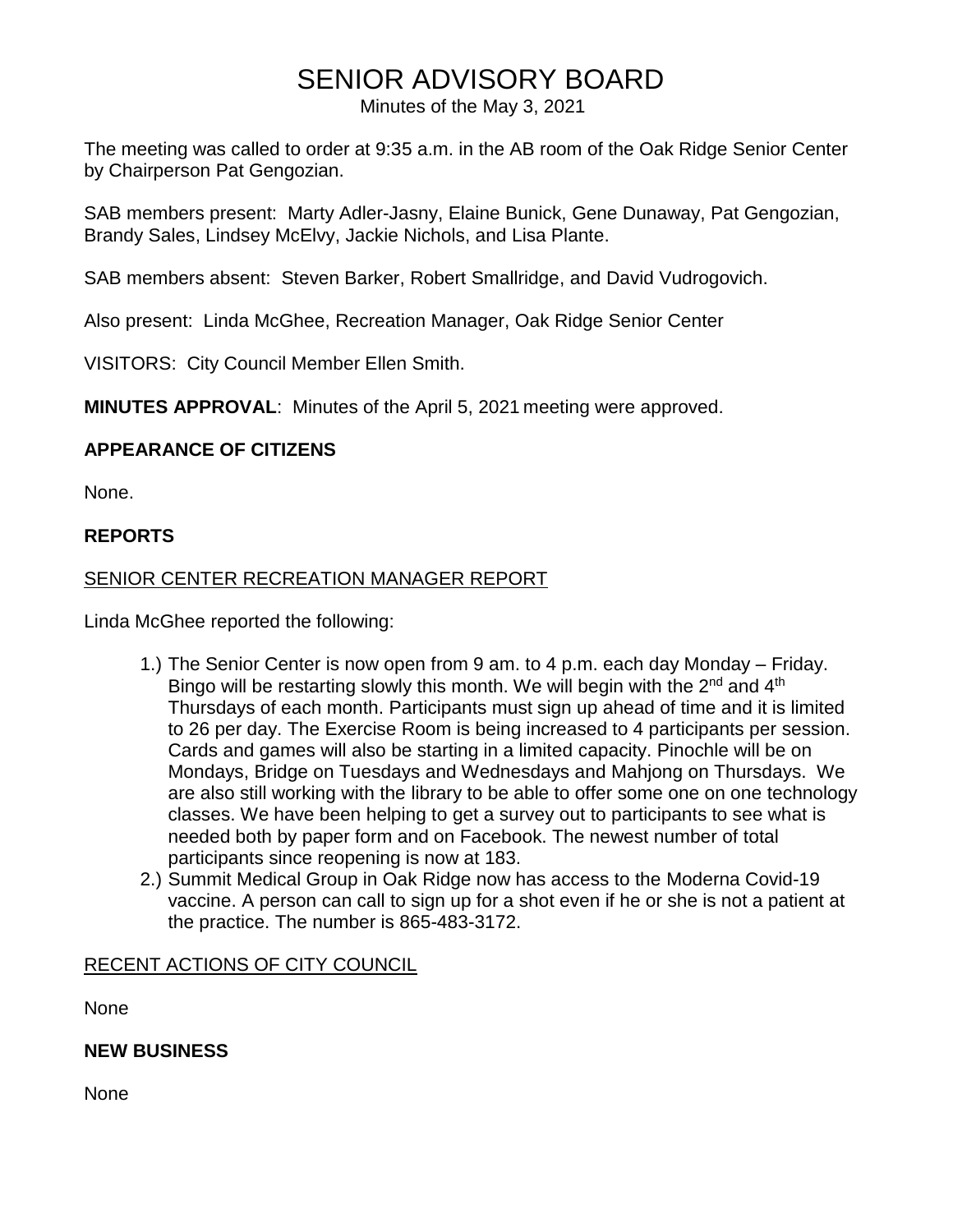# **UNFINISHED BUSINESS**

# **Programming**

Board Chairperson Pat Gengozian began the discussion about programming for the Senior Center by mentioning the list of programs and ideas that was sent out by board member Elaine Bunick. Elaine also mentioned that seniors have a 25% higher death rate because of isolation. Also mentioned was the possibility of a computer recycling program. Board Chairperson Pat Gengozian mentioned that she had previously spoken with a gentleman near the beginning of the pandemic but at that time he was trying to help school children. She said she would try to contact him again. Also discussed at this time were some other general updates involving the public relations committee. Brandy Sales mentioned about getting a free spot for the senior center to have a monthly update on Channel 12. Pat Gengozian mentioned getting information on the Senior Center to the Good Neighbors publication and possibly to the Senior Living publication soon as well.

# **Transportation**

Pat Gengozian spoke with someone she knew that used to own a taxi service in Oak Ridge. He said that the demand in the area was just not enough to support another company to come in. Pat also mentioned using the ETHRA transportation program for her mother and that it was working well but the process of calling for a ride was not very easy. She said that it took a long time and lots of button pushing before you can talk to a real person. She hoped that maybe we could find a way to help ETHRA around this obstacle. Jackie Nichols also spoke about meeting with ORPD officer Karen Jenkins who is working on compliance issues with the current cab service. The process continues and she will update us when she can.

It was also mentioned at this time that all committees should try to meet in the next 2 weeks and report at the next board meeting.

## **Senior Center Building Sign**

Senior Center Manager Linda McGhee reported that the sign for the outside of the building saying "Senior Center" had been approved, ordered and will be installed soon.

## **Air Purification**

Senior Center Manager Linda McGhee reported that Ionizers had been added to all 5 roof top HVAC Units and that smaller room units were being worked on by the Public Works Department.

#### **ANNOUNCEMENTS**

None

#### **ADJOURNMENT**